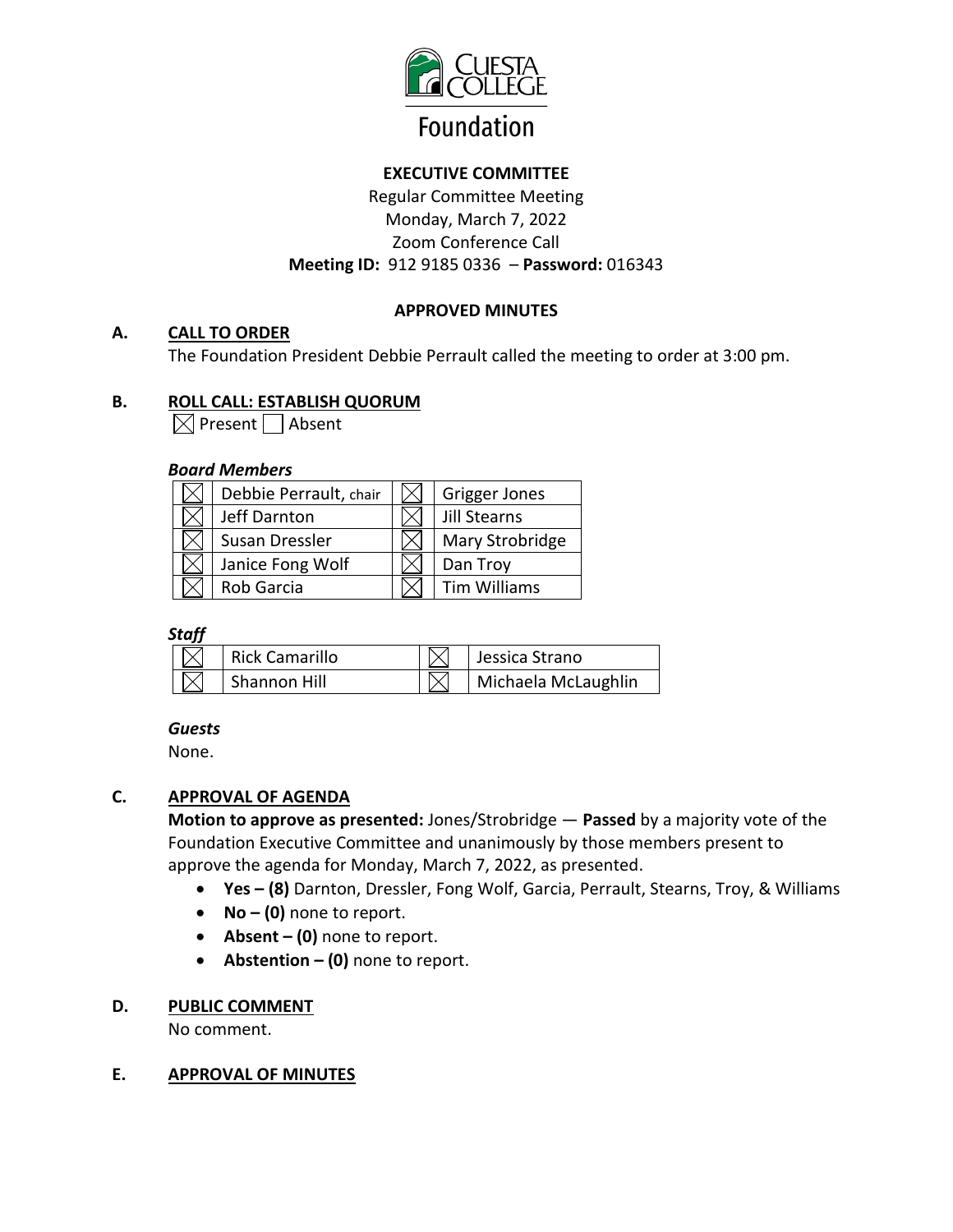Executive Committee Minutes – Monday, March 7, 2022

**Motion to approve as presented:** Dressler/Fong Wolf — **Passed** by a majority vote of the Foundation Executive Committee and unanimously by those members present to approve the Foundation Executive Committee minutes for January 3, 2022, as presented.

- **Yes (8)** Darnton, Garcia, Jones, Perrault, Stearns, Strobridge, Troy, & Williams.
- **No (0)** none to report.
- **Absent (0)** none to report.
- **Abstention (0)** none to report.

### **F. REPORTS**

a) Foundation President

Foundation President Perrault reported the following:

- Perrault thanked Board members for their kind wishes and thoughts.
- b) Superintendent/President

Superintendent/President Stearns reported the following:

- Updates from CEO Symposium that she attended recently.
- Cuesta College's mask policy will change next week.

# c) Board of Trustees

San Luis Obispo County Community College District Trustee Strobridge reported the following:

- The Board approved the general audit report for the bond fund.
- The Board reviewed the audit report for the district ending June 2021 and had an unmodified opinion.
- The BOT approved two Land Acknowledgements.
- The Board approved a resolution to invest \$3M from district reserves into the pension rate stabilization program.

# d) Executive Director

Executive Director Hill reported the following:

- This year's Retiree Social is scheduled at the end of the month will be a drive thru event with a Zoom meeting.
- Updating gifts from Board of Supervisors and ACI Jet to support the new Airplane Tech program.
- Shannon reported updates from attending the CASE Conference.

# Committee Chair Reports

# **Alumni Committee**

Vice President of Alumni Relations Fong Wolf reported the following: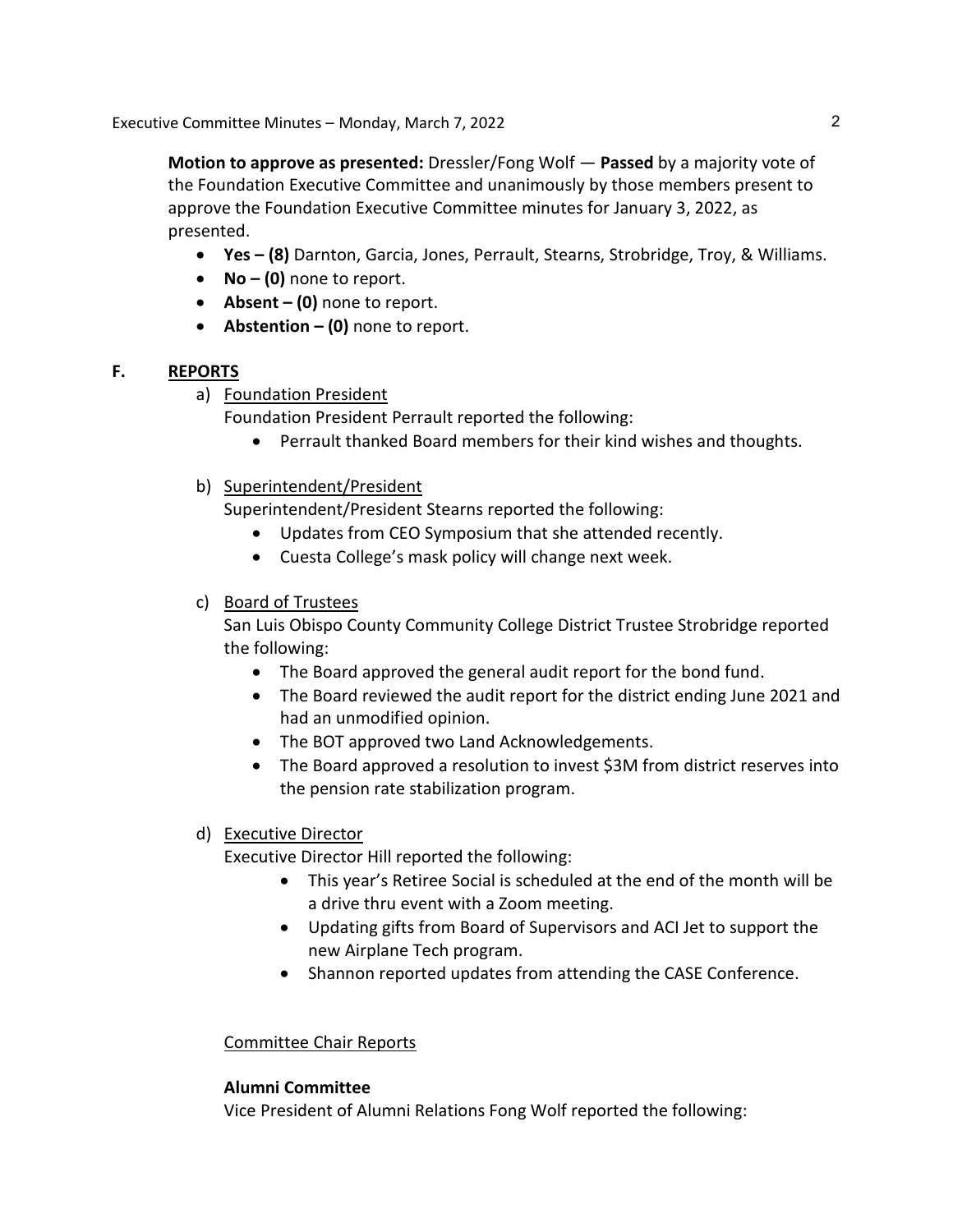Executive Committee Minutes – Monday, March 7, 2022 3

• Alumni Committee meeting awardees were selected. Received four nominees and chose two: Nestor Veloz-Passalacqua and Robert Harris.

### **Development Committee (Annual Fund Campaign)**

Vice President of Development Darnton reported the following:

- The team is working hard to revamp the Business Partner program and identify fundraising priorities by working with the Grants Committee.
- The Spring mailer is going out from mid-March to early April.
- Foundation is on track to meet the \$250,000 fundraising goal.

#### **Finance Committee**

Secretary-Treasurer Garcia reported the following:

- Garcia reviewed the performance of report handouts.
- Garcia discussed RFP and potential options for investment strategies.

### **Nominating Committee**

Vice President of Membership Dressler reported the following:

- Committee met earlier in the month. Committee will be meeting again on St. Patrick's Day.
- Perrault encourages other Board members to recommend potential Board members to the committee.

### **G. BUSINESS AGENDA**

#### 1. Budget Update

Rick Camarillo reported on the budget handouts presented at the meeting.

#### 2. Strategic Plan

Shannon Hill reviewed the Foundation Board's Strategic Plan: Goal 4- Internal Board Engagement. Hill asked for committee's feedback on bimonthly meetings.

- Board indicates that they would like monthly meetings to meet Strategic Goals. The committee gives feedback on the frequency of meetings and preferred meeting times.
- Committee would like to hear more about where funding is needed and funding success stories at additional meetings.

### **H. ACTION ITEMS**

No comment.

**I. COMMENTS BY STAFF**

No comment.